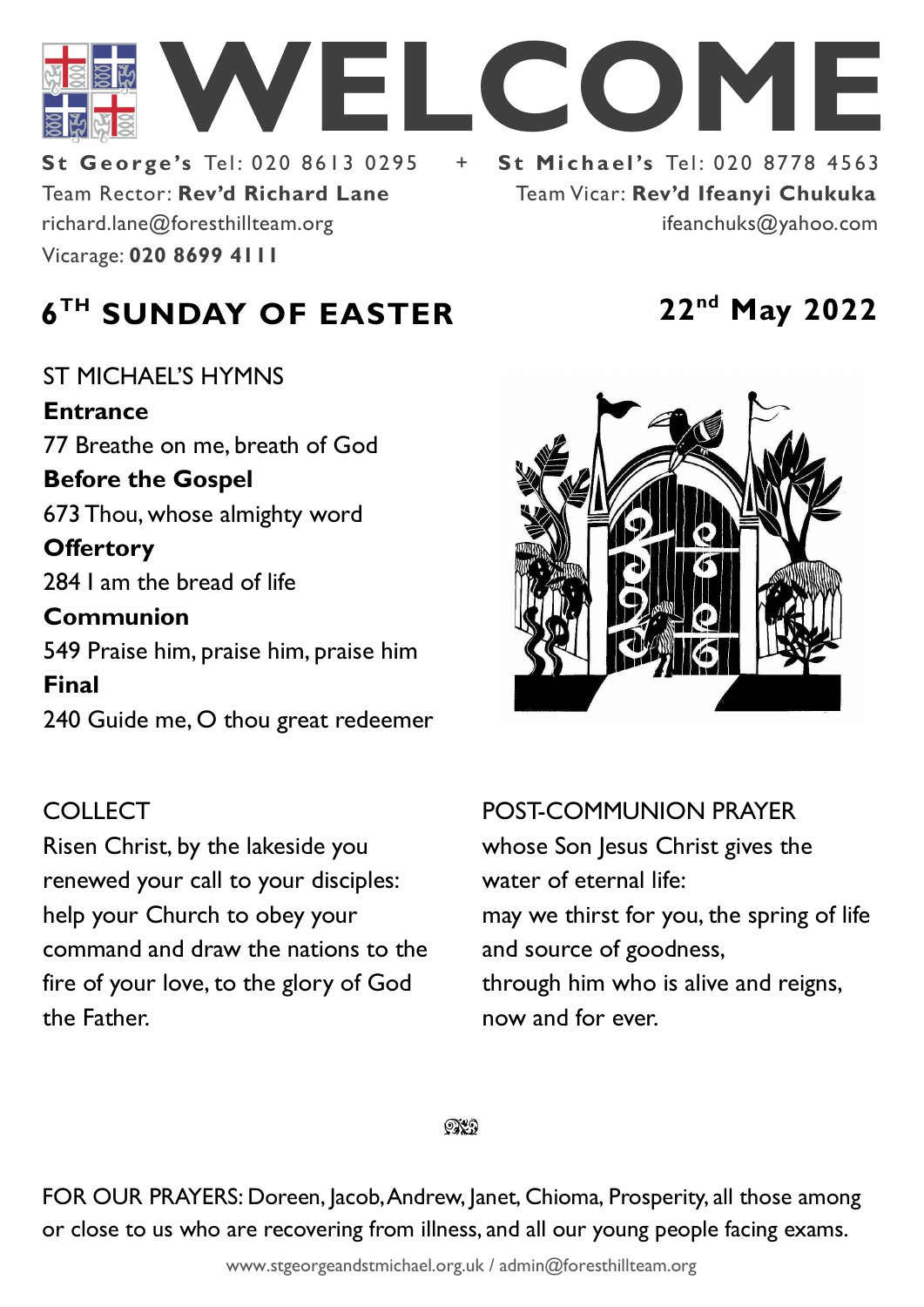## GIVE A LITTLE

Help support the work at St Michael's. You can easily donate online using this QR code—scan it with your camera and it will take you directly to the donations page –or ask for our contactless device that you can use to donate with your credit or debit card.



**EVENTS THIS WEEK**

*Monday 23 May* Hall: 09:30-11:30 - Toddler Group

*Tuesday 24 May* Hall: 09:30-11:30 - Toddler Group Hall: 18:30 - 20:00– Pilates

*Wednesday 25 May* Church: 09:30-11:30 - Toddler Group

*Saturday 28 May* Hall: 09:00-17:00—7th Day Adventists *Sunday 29 May* Church 10:00 - Holy Communion Hall 13:00-17:00 - I AM Church

### **UPCOMING EVENTS**

*Sunday 12 June* Church 10:00 - **Sunday School**

#### SERVICE INFORMATION

- Our service on the **first Sunday** of every month is lead by our children and young people.
- Sunday School is on the **second**  and **fourth Sundays** of the month.

ිසි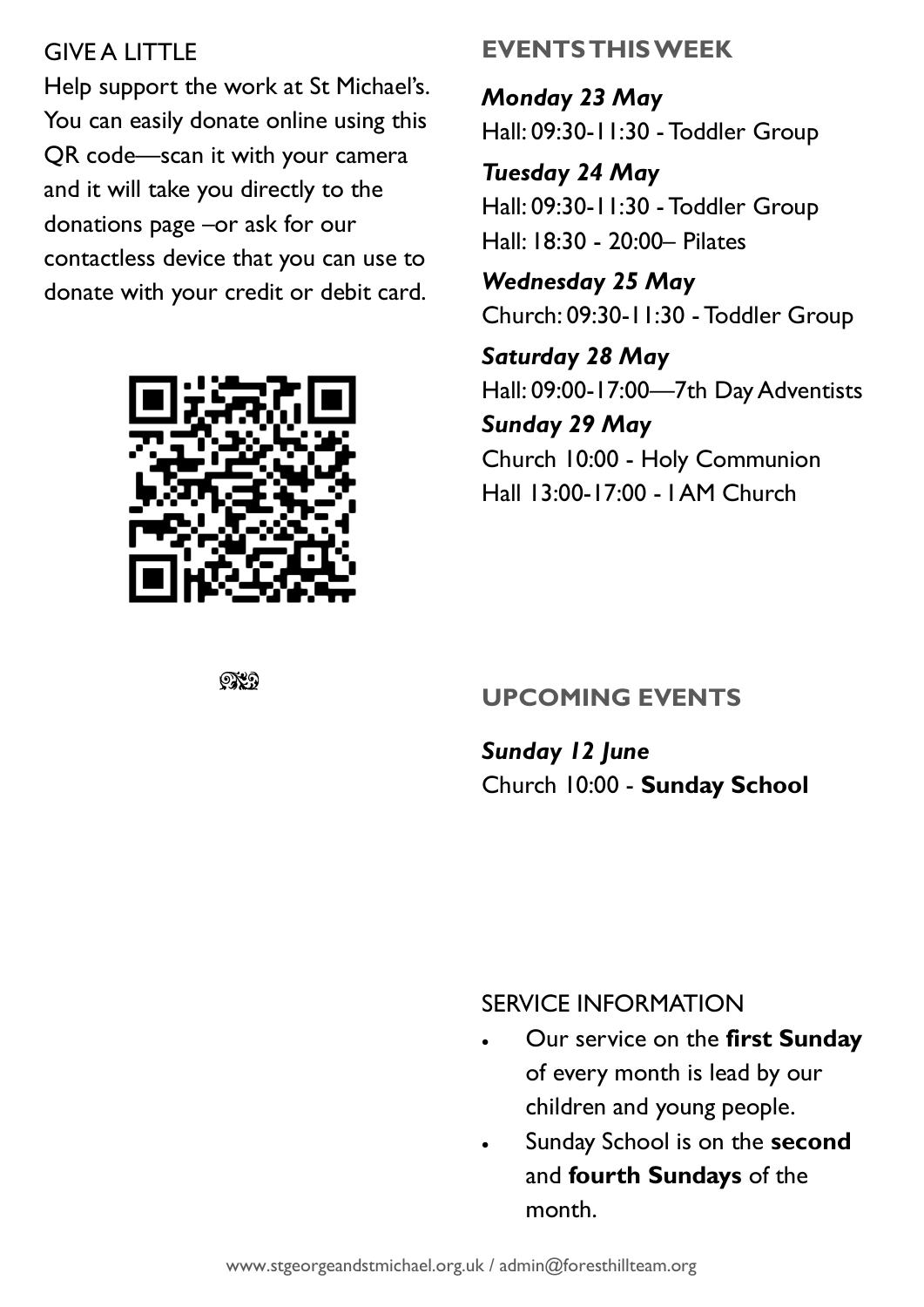## LEWISHAM FOOD BANK

The food bank are in need of food donations. At the time of printing they need:

- UHT MILK (SEMI SKIMMED OR FULL FAT - NOT SKIMMED)
- LONG-LIFE JUICE
- CEREAL
- TINNED TOMATOES
- TINNED SWEETCORN
- TINNED PULSES
- TINNED FISH
- TINNED FRUIT
- TINNED RICE PUDDING
- **BISCUITS**
- RICE
- COOKING OIL
- **PASTA SAUCE**
- **TEA BAGS**
- HALAL/GLUTEN FREE ITEMS
- VEGETARIAN MEALS (NON PERISHABLE)
- LOW/REDUCED SUGAR CEREAL
- NO ADDED SUGAR TINNED FRUIT
- SHOWER GEL
- TOILET ROLLS
- **SANITARY TOWELS**
- NAPPIES (LARGER SIZES)
- **BABY WIPES**
- WASHING UP LIQUID
- **STRONG CARRIER BAGS**

Donations can be brought to church and left in the vestry or can be taken directly to the foodbank:

Delivery address: Hope Centre 118 Malham Road London SE23 1AN

Delivery times: Mon – Fri: 9 am – 3 pm. Please call on **07828 326749** to check before arranging a delivery time. Thank you!

 $\mathbb{C}\mathbb{C}$ 

# LOST PROPERTY

There is a box of lost property in the Lady Chapel at St Michael's. Please have a look and see if there's anything of yours in there over the next couple of weeks. After that, it will all be disposed of.

 $QX$